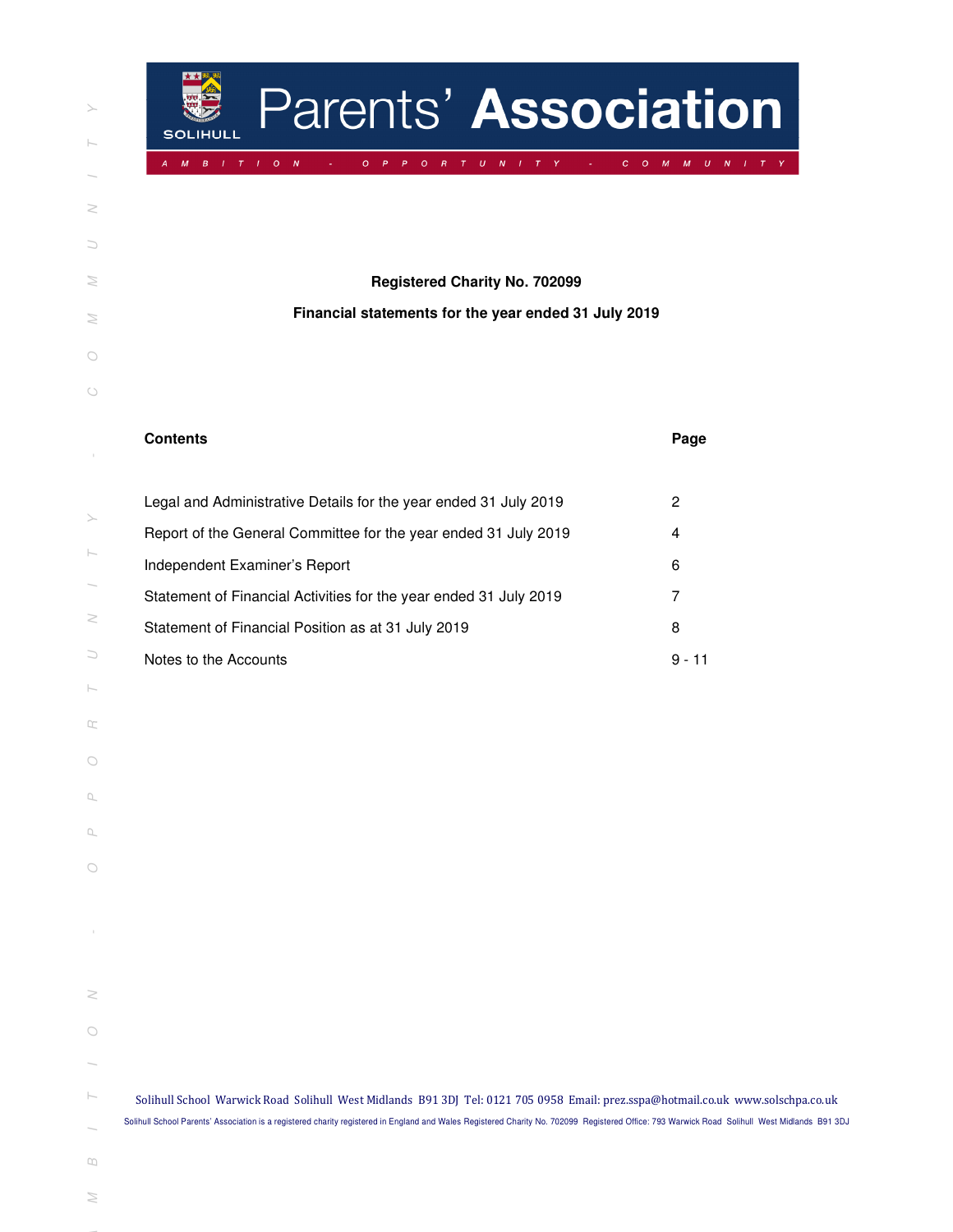# **Legal and Administrative Details for the year ended 31 July 2019**

The Solihull School Parents' Association is a charity registered with the Charity Commission in England and Wales, registration number 702099.

The Charity is governed by a General Committee of Trustees, advised by an Executive Committee, comprised as follows:

Executive Committee:

- 
- Julie Jones President & Treasurer
- Vicki Whitfield Vice-President
- Anne Sadler Vice-President
- Archana Somaiya Secretary<br>• Judith Derby Assistant 1
- 
- Aparna Sharma Minute Secretary<br>• Catherine Casey Minute Secretary<br>• Catherine Casey Immediate Past P
- 
- Immediate Past President

**Assistant Treasurer** 

• Fiona Newby **Immediate Past President** 

## General Committee

- Executive Committee Ex Officio
- Headmaster Ex Officio
- 
- Amit Bagga
- Helen Baker
- Caroline Boden
- Catherine Casey
- Sue Cole
- Linda Daly
- Andrina Douglas
- Michael Jones
- Sumyra Miller
- Sarah Morgan
- Sean Morgan
- Fiona Newby
- Nimmi Pnaiser
- Clare Yearsley

• Barry Allen Old Sillhillians' Association Representative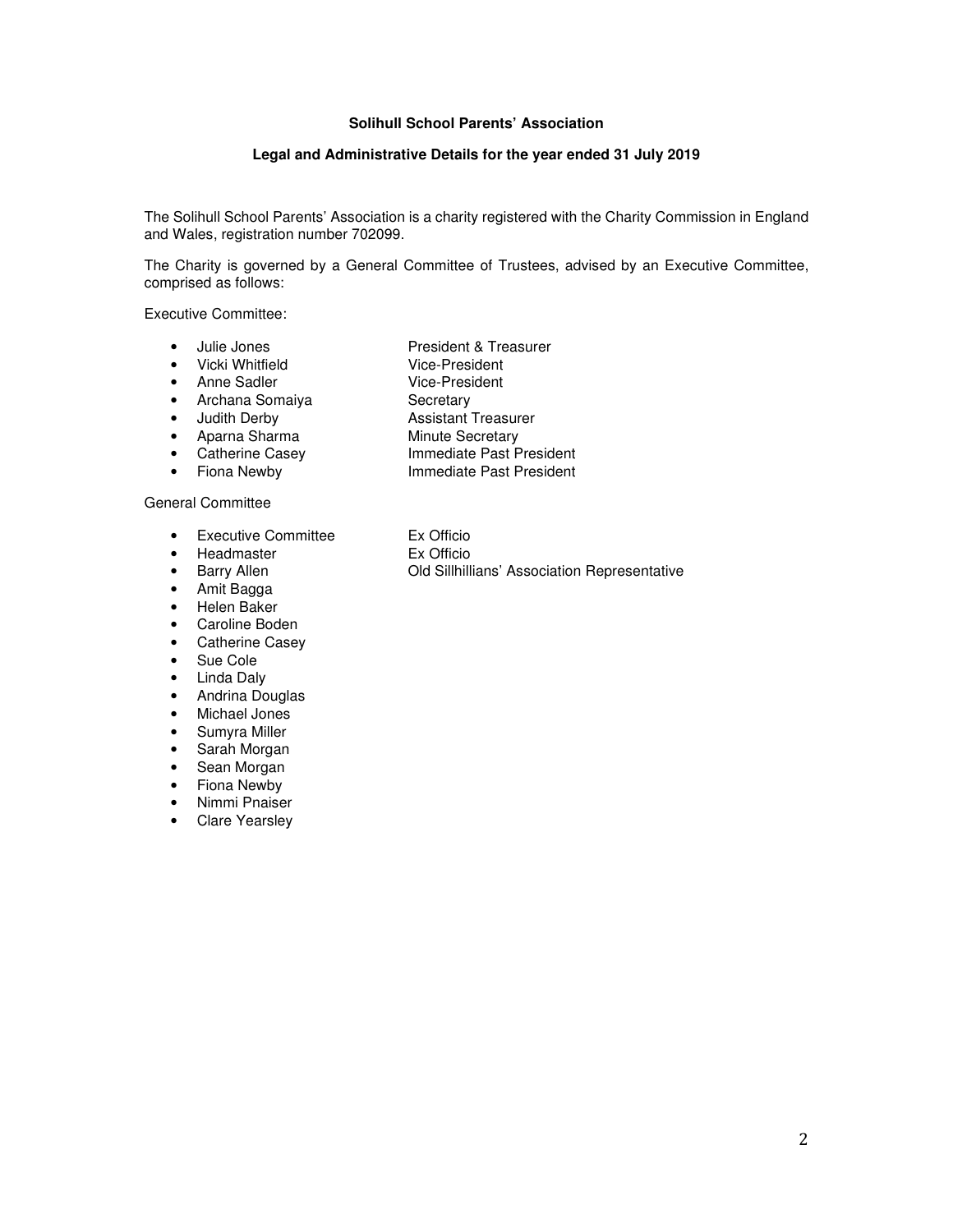# **Legal and Administrative Details for the year ended 31 July 2019 (continued)**

The SSPA has an endowment fund and an unrestricted fund, which is held in trust and overseen by dedicated Trustees. Although the capital sum cannot be distributed, it is invested to provide a balance of long-term growth and to generate income to assist in cases of financial hardship which are considered by the SSPA Bursary Fund Committee.

Trust Fund Trustees

- David Birtwistle Chairman
- Derek Hill Secretary
- Caroline Currie
- Helen Ellis
- Mike de Minckwitz
- Julie Jones Ex Officio as Treasurer of General Committee

SSPA Bursary Fund Committee

- Gerald Breatnach Chairman
- Executive Committee

## **Bankers**

- Lloyds Banking Group plc
- CCLA Investment Management Ltd

Custodians of the Trust Fund

• Brewin Dolphin

The annual accounts are reviewed by the Independent Examiner:

• Christopher Whiting

The address of the Association registered with the Charity Commissioners is:

• Julie Jones, 109 Wells Green Road, Olton, Solihull, B92 7PQ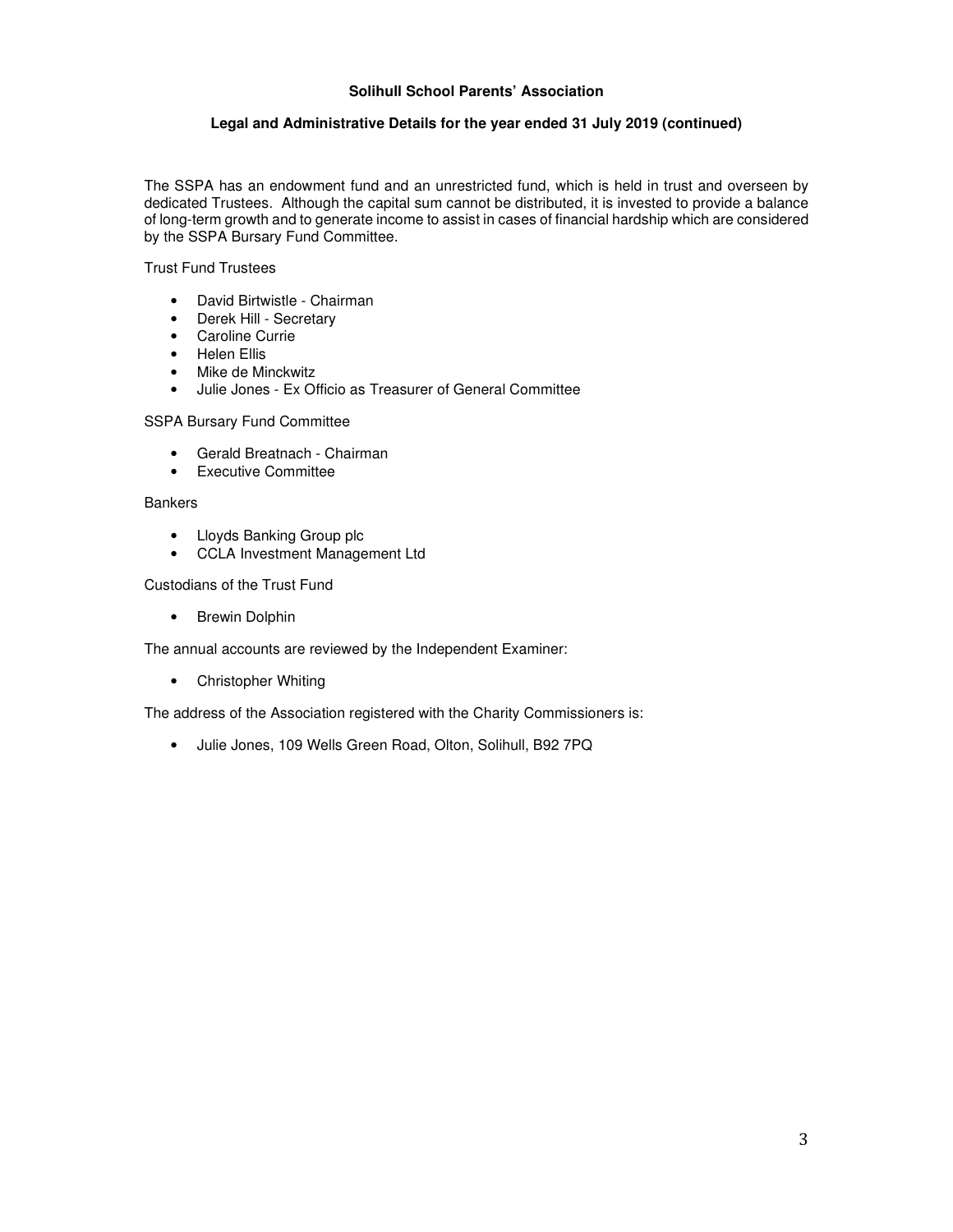#### **Report of the General Committee for the year ended 31 July 2019**

#### **Constitution and Aims of the Association**

The SSPA was founded in 1929 and is currently constituted under rules adopted in 1989 and as amended by resolution of the members at the AGM on 24 June 2009.

The aims of the Association are to advance the education of pupils by:

- Developing relationships between parents, staff and others associated with Solihull School
- Engaging in activities which support Solihull School and advance the education of its pupils
- Rendering assistance to Solihull School and its pupils in whatever way the Association deems appropriate

The Charity has a General Fund, a Trust Fund and an SSPA Bursary Fund:

#### **General Fund**

The General Fund is an unrestricted fund into which the proceeds of fund-raising activities are paid and out of which grants are made.

During the year, total income of £65,989 was raised against expenditure of £24,853 leaving a surplus for the year of £41,136 (2018: £30,814).

Grants of £32,766 were approved (2018: £23,811) and £nil was paid into the Bursary Fund (2018: £6,000).

## **Trust Fund**

In 1939, as a result of a parental donation, the Solihull School Parents' Association General Committee established a Trust Fund to be invested and added to as required.

The Trust Fund Trustees are appointed by the General Committee. Trustees are appointed for a term of 3 years, after which they may stand for re-election.

The Trustees are responsible for the stewardship of the investments held in the Trust Fund and their aims are to produce long-term growth and sufficient income to maintain the SSPA Bursary Fund.

The value of the Trust Fund at 31 July 2019 was £195,911 (2018: £197,993) reflecting a decrease in market value.

Income is allocated to the SSPA Bursary Fund less any fees incurred by the Trust Fund. For the year ended 31 July 2019, income of £6,050 was accumulated. The fund is managed by Brewin Dolphin under the direction of the Trustees. No fee was payable for this service.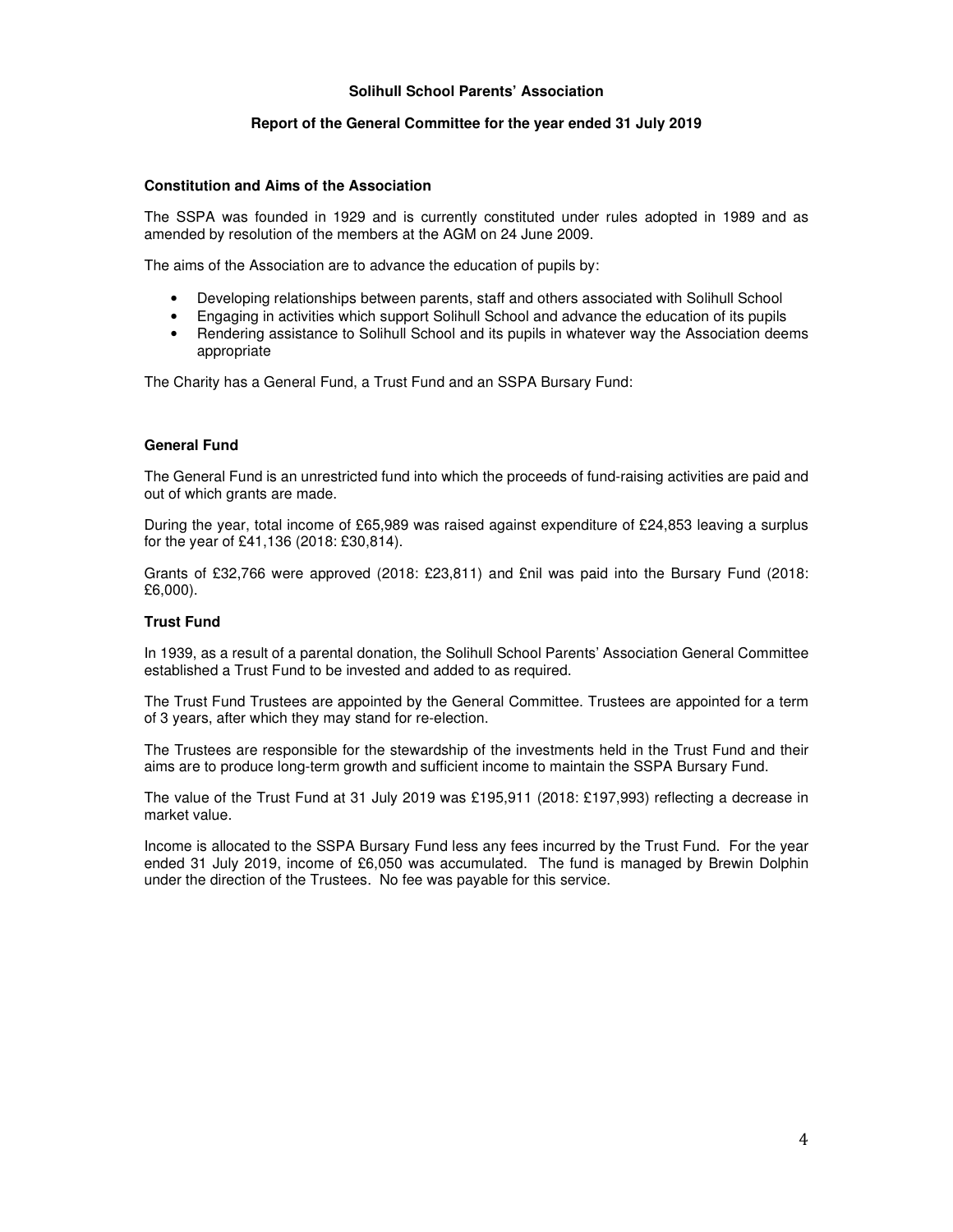#### **Report of the General Committee for the year ended 31 July 2019 (continued)**

#### **SSPA Bursary Fund**

The aim of the SSPA Bursary Fund (formerly known as the Careers Fund) is to provide funds to cover the school fees of children in exam years (Upper V or Upper VI) whose parents have encountered financial hardship. The Fund approved no bursaries during the financial year (2018: £14,135).

The Fund benefited from £6,085 investment income (2018: £4,236) of which £6,050 (2018: £4,216) was due from the Trust Fund.

The General Committee aims to maintain reasonably liquid funds within the SSPA Bursary Fund, equivalent to a minimum of six terms fees. Pertaining to this, the Committee have further agreed that a minimum of two terms fees should always be held on a short term deposit (3 months or less), with the option to hold four or more terms fees on a longer notice period (6 months).

At 31 July 2019, the liquid funds stood at £38,007 (2018: £28,075) (sufficient to cover six terms fees).

#### **Summary of the Main Achievements during the Year**

The Trustees were able to fund grants of £32,766 for the furtherance of education, sport, arts, music and extra-curricular activities, including £23,500 donated to the Silhillian Fund for the creation of a Solihull School Parents' Association fully funded sixth-form bursary.

#### **Statement of the Financial Responsibilities of the General Committee**

Charity law requires the General Committee, as Trustees, to prepare accounts for each financial year which give a true and fair view of the Charity's financial activities during the year and of its financial position at the end of the year.

In preparing the accounts, the Trustees are required to:

- select suitable accounting policies and apply them consistently,
- make judgments and estimates that are reasonable and prudent,
- prepare the accounts on a going concern basis unless it is inappropriate to presume that the Charity will continue in operation,
- exercise a Reserve Policy whereby the General Fund maintains a minimum cash balance of £5,000. The SSPA Bursary Fund aims to hold a minimum sum of six terms fees and the Trust Fund exercises a policy of capital preservation and income generation for the benefit of the SSPA Bursary Fund,
- ensure there are no expenses incurred within the Accounts by the Trustees or the Examiner.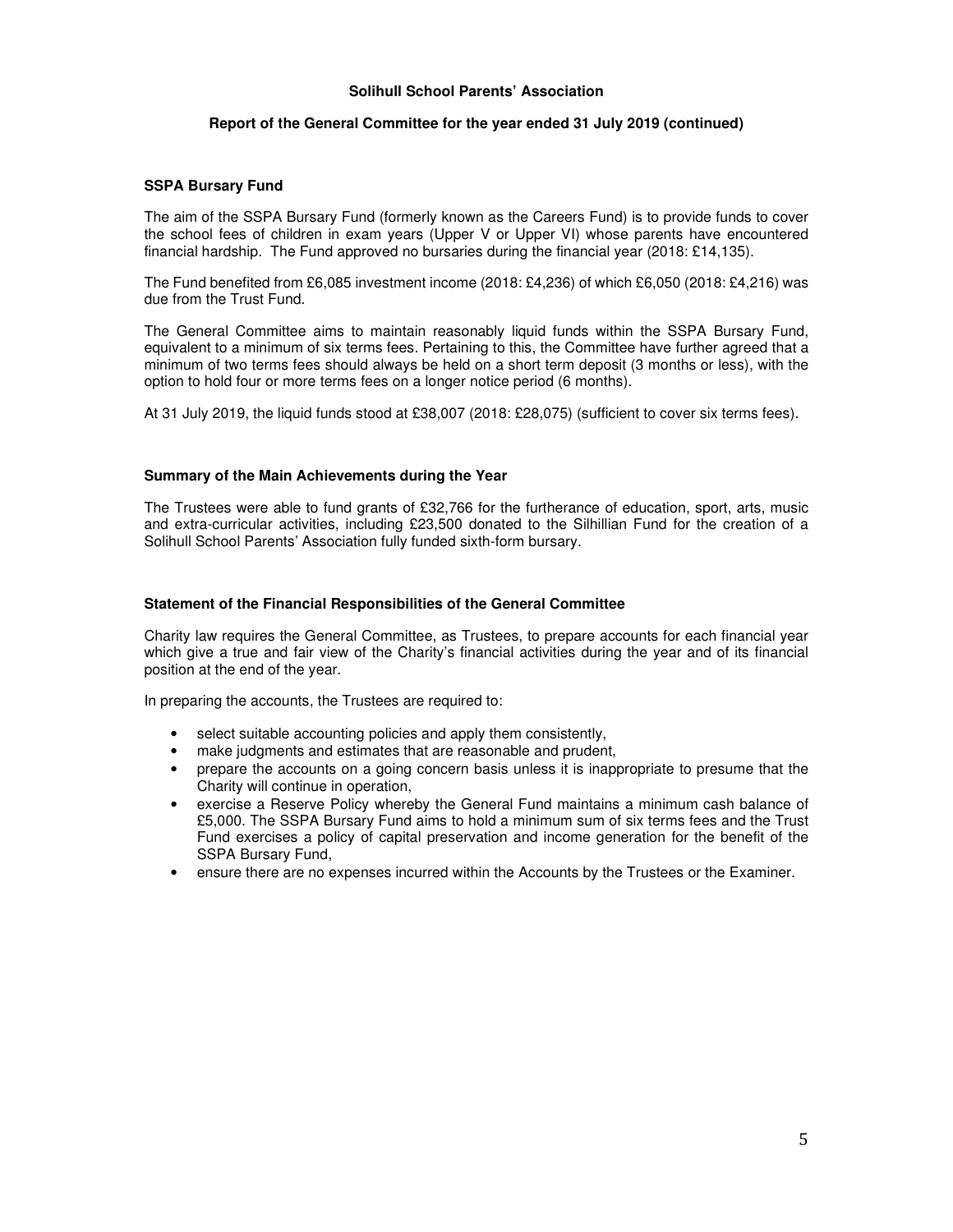### **Independent Examiner's Report on the Accounts**

**Year ended 31 July 2019** 

### **Charity number 702099**

I report to the trustees on my examination of the accounts of the above charity ("the Trust") for the year ended 31 July 2019**.**

### **Responsibilities and basis of report**

As the charity trustees of the Trust, you are responsible for the preparation of the accounts in accordance with the requirements of the Charities Act 2011 ("the Act").

I report in respect of my examination of the Trust's accounts carried out under section 145 of the 2011 Act and in carrying out my examination, I have followed the applicable Directions given by the Charity Commission under section 145(5)(b) of the Act.

#### **Independent examiner's statement**

I have completed my examination. I confirm that no material matters have come to my attention in connection with the examination which gives me cause to believe that in, any material respect:

- accounting records were not kept in accordance with section 130 of the Act or
- the accounts do not accord with the accounting records

I have no concerns and have come across no other matters in connection with the examination to which attention should be drawn in order to enable a proper understanding of the accounts to be reached.

 $\frac{24}{\pi}$  althous

Christopher Whiting FCCA

Address: 15 Main Street Shenspona Lichfield **WSI4 OLZ**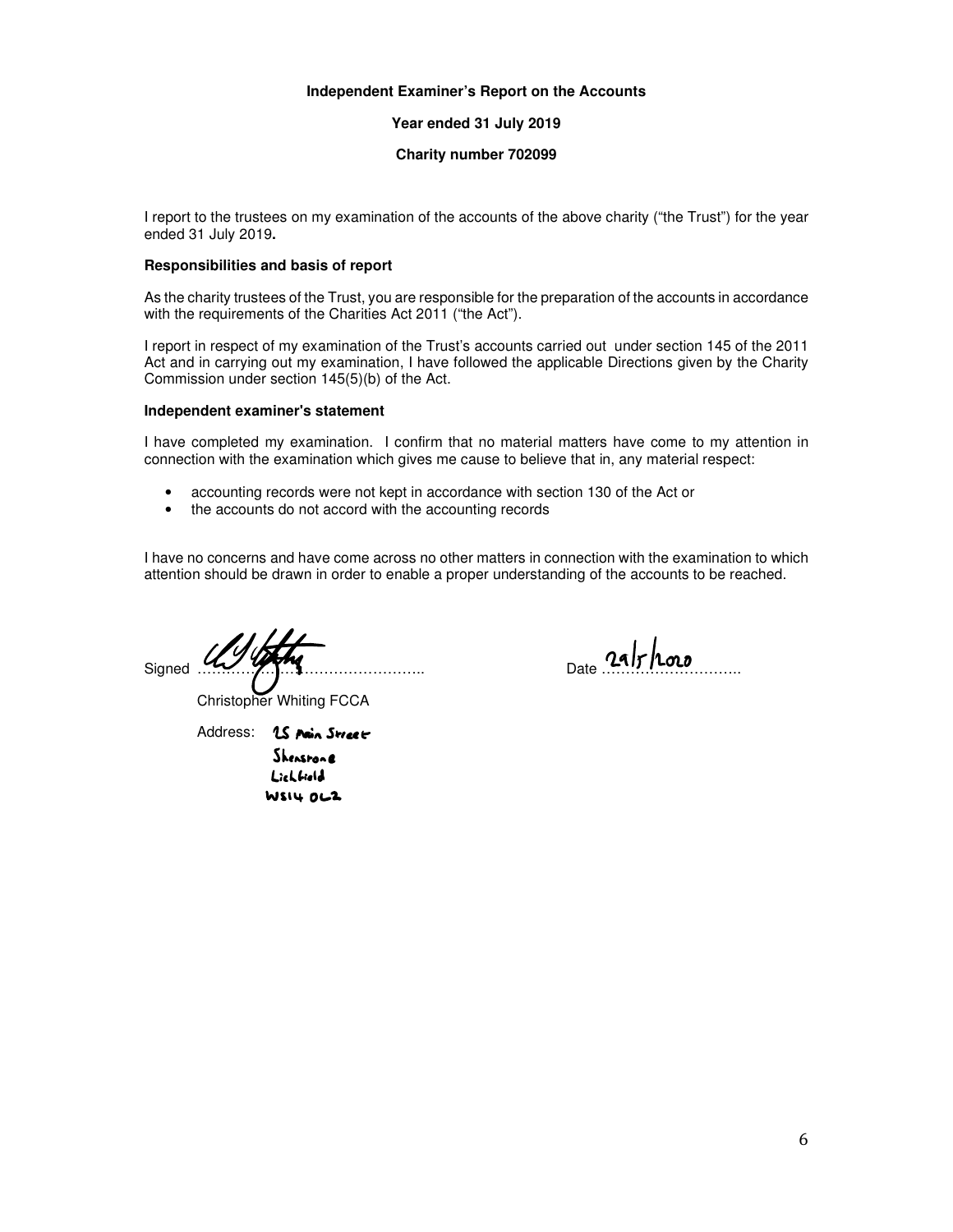# **Statement of Financial Activities for the year ended 31 July 2019**

|                                     | <b>Unrestricted</b><br><b>Funds</b><br>General | <b>Restricted</b><br><b>Funds</b><br><b>Bursary Fund</b> | <b>Endowment</b><br><b>Trust Fund</b><br>Capital | <b>Total</b><br>2019 | <b>Total</b><br>2018 |
|-------------------------------------|------------------------------------------------|----------------------------------------------------------|--------------------------------------------------|----------------------|----------------------|
| <b>Income</b>                       | £                                              | £                                                        | £                                                | £                    | £                    |
| <b>Fundraising events</b>           | 36,975                                         |                                                          |                                                  | 36,975               | 42,345               |
| Other fundraisers                   | 4,600                                          |                                                          |                                                  | 4,600                | 2,557                |
| Subscriptions                       | 8,432                                          |                                                          |                                                  | 8,432                | 8,220                |
| Investment income                   |                                                |                                                          | 6,050                                            | 6,050                | 4,236                |
| Transfer between funds              |                                                | 9,897                                                    |                                                  | 9,897                | 6,000                |
| Interest                            |                                                | 35                                                       |                                                  | 35                   |                      |
|                                     | 50,007                                         | 9,932                                                    | 6,050                                            | 65,989               | 63,358               |
| <b>Expenditure</b>                  |                                                |                                                          |                                                  |                      |                      |
| Fund raising expenditure            | 14,193                                         |                                                          |                                                  | 14,193               | 21,499               |
| Support costs                       | 763                                            |                                                          |                                                  | 763                  | 810                  |
| Transfer between funds              |                                                |                                                          | 9,897                                            | 9,897                | 6,000                |
| Pupil grants                        |                                                |                                                          |                                                  |                      | 14,135               |
| School grants                       | 32,766                                         |                                                          |                                                  | 32,766               | 23,811               |
|                                     | 47,722                                         | ٠                                                        | 9,897                                            | 57,619               | 66,255               |
|                                     |                                                |                                                          |                                                  |                      |                      |
| Net increase/(decrease) for<br>year | 2,285                                          | 9,932                                                    | (3, 847)                                         | 8,370                | (2,897)              |
|                                     |                                                |                                                          |                                                  |                      |                      |
| Movement in market value            |                                                |                                                          | (2,081)                                          | (2,081)              | 3,540                |
| Balance brought forward             | 18,871                                         | 28,075                                                   | 182,609                                          | 229,555              | 228,911              |
| <b>Balance carried forward</b>      | 21,156                                         | 38,007                                                   | 176,681                                          | 235,844              | 229,555              |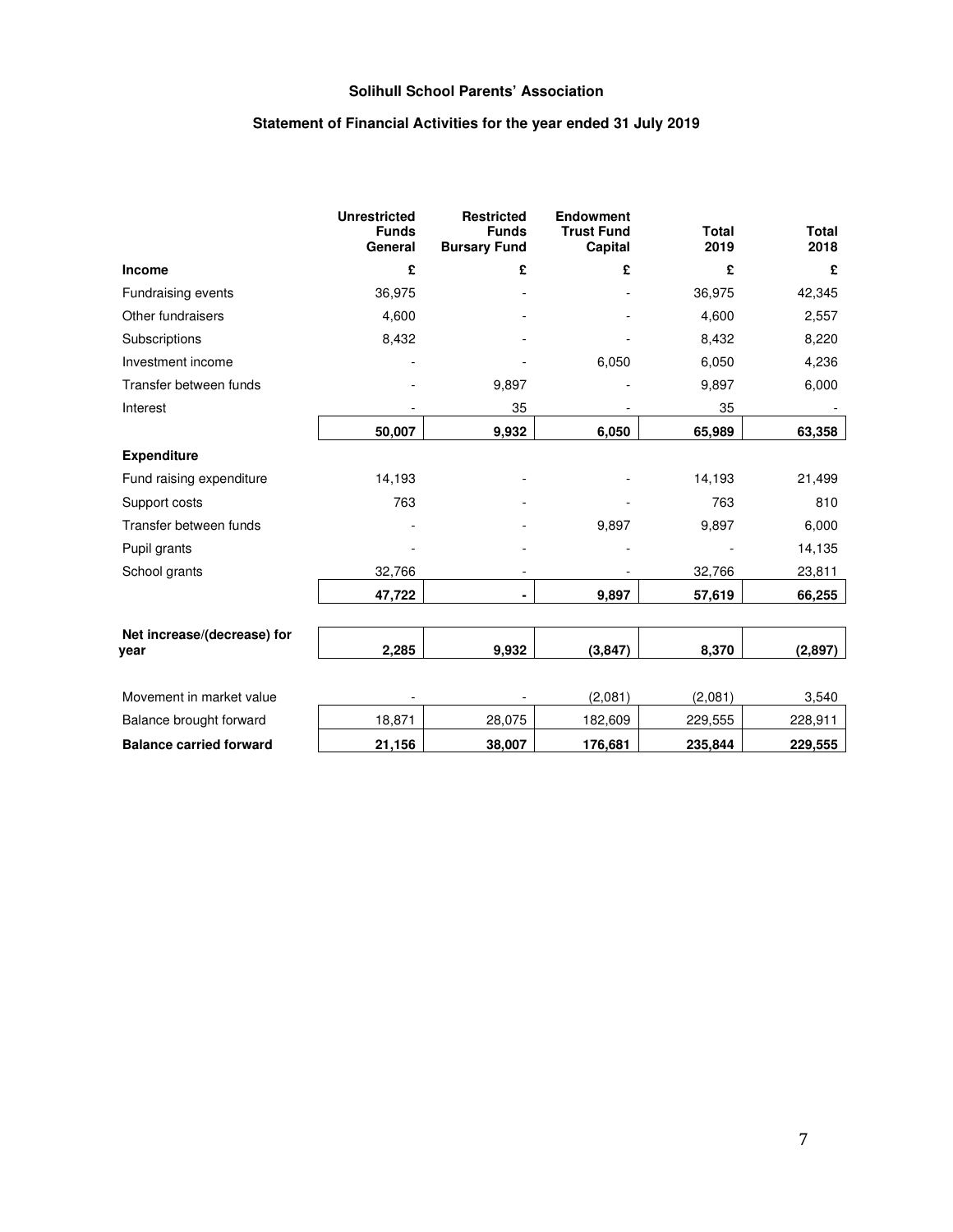# **Statement of Financial Position as at 31 July 2019**

|                                    |      | <b>Unrestricted</b><br><b>Funds</b><br>General | <b>Restricted</b><br><b>Funds</b><br><b>Bursary Fund</b> | <b>Endowment</b><br><b>Trust Fund</b><br>Capital | 2019<br><b>Total</b> | 2018<br><b>Total</b> |
|------------------------------------|------|------------------------------------------------|----------------------------------------------------------|--------------------------------------------------|----------------------|----------------------|
|                                    | Note | £                                              | £                                                        | £                                                | £                    | £                    |
| <b>Fixed assets</b>                |      |                                                |                                                          |                                                  |                      |                      |
| Investments at market value        | 4    |                                                |                                                          | 195,911                                          | 195,911              | 197,993              |
| <b>Current assets</b>              |      |                                                |                                                          |                                                  |                      |                      |
| Debtors and prepayments            | 5    |                                                | 31,805                                                   |                                                  | 31,805               | 21,908               |
| <b>COIF Charities Deposit Fund</b> |      |                                                | 6,202                                                    |                                                  | 6,202                | 6,167                |
| Cash at bank and in hand           |      | 21,156                                         |                                                          | 12,575                                           | 33,731               | 25,395               |
|                                    |      | 21,156                                         | 38,007                                                   | 12,575                                           | 71,738               | 53,470               |
| <b>Current liabilities</b>         |      |                                                |                                                          |                                                  |                      |                      |
| Creditors                          |      |                                                |                                                          | 31,805                                           | 31,805               | 21,908               |
| <b>Net current assets</b>          |      | 21,156                                         | 38,007                                                   | 19,230                                           | 39,933               | 31,562               |
| <b>Net assets</b>                  |      | 21,156                                         | 38,007                                                   | 176,681                                          | 235,844              | 229,555              |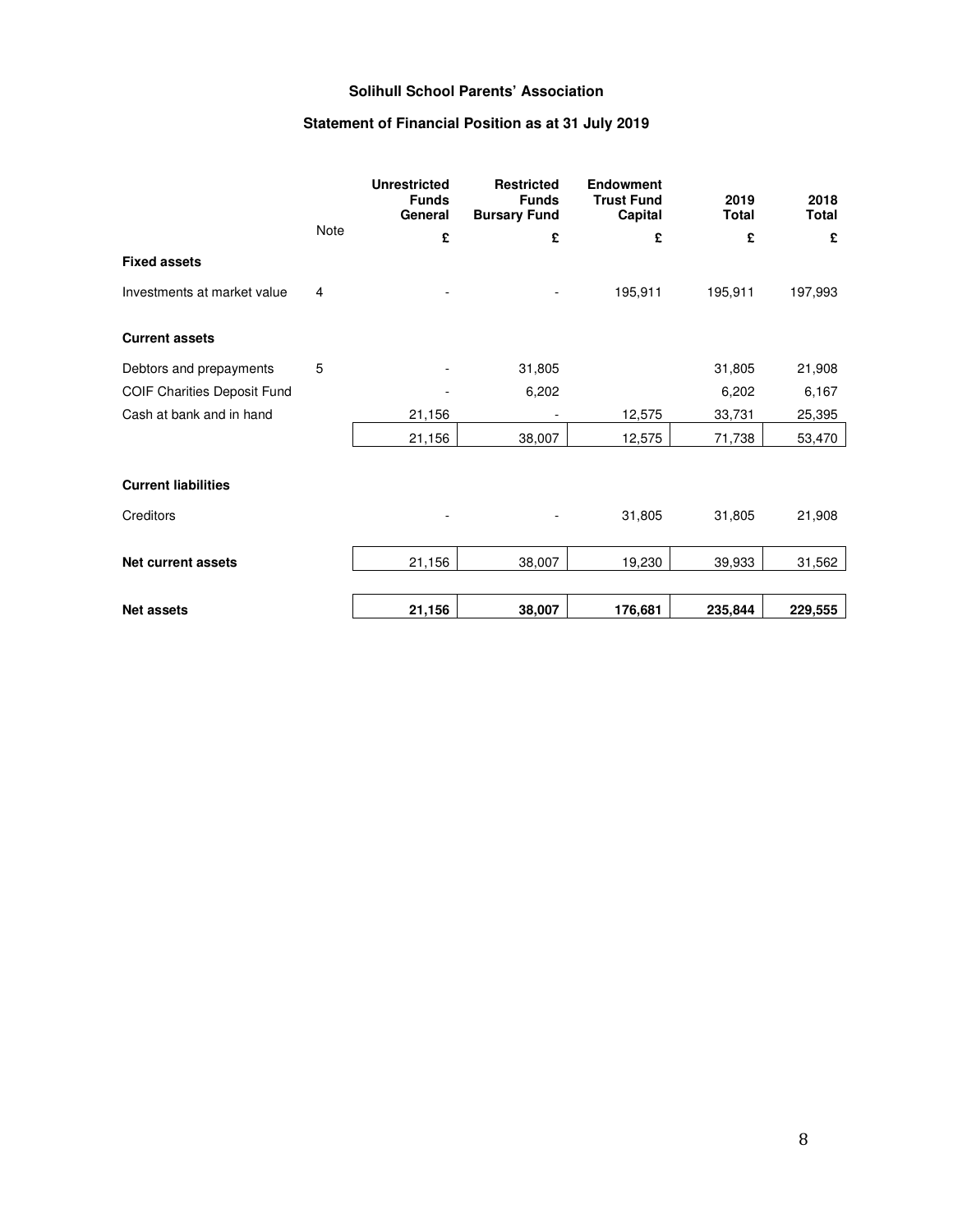# **Notes to the Accounts for the year ended 31 July 2019**

# **Note 1 Accounting Policies**

These accounts have been prepared under the historical cost convention as modified by the revaluation of investments and in accordance with Statement of Recommended Practice Accounting by Charities (SORP 2005).

# **Note 2 Support Costs**

|                               | 2019<br>£ | 2018 |
|-------------------------------|-----------|------|
| Chapel flowers                | 600       | 540  |
| Parentkind membership         | 117       | 117  |
| Bar stock written off in year |           | 36   |
| Website hosting               |           | 98   |
| Miscellaneous                 | 46        | 19   |
|                               | 763       | 810  |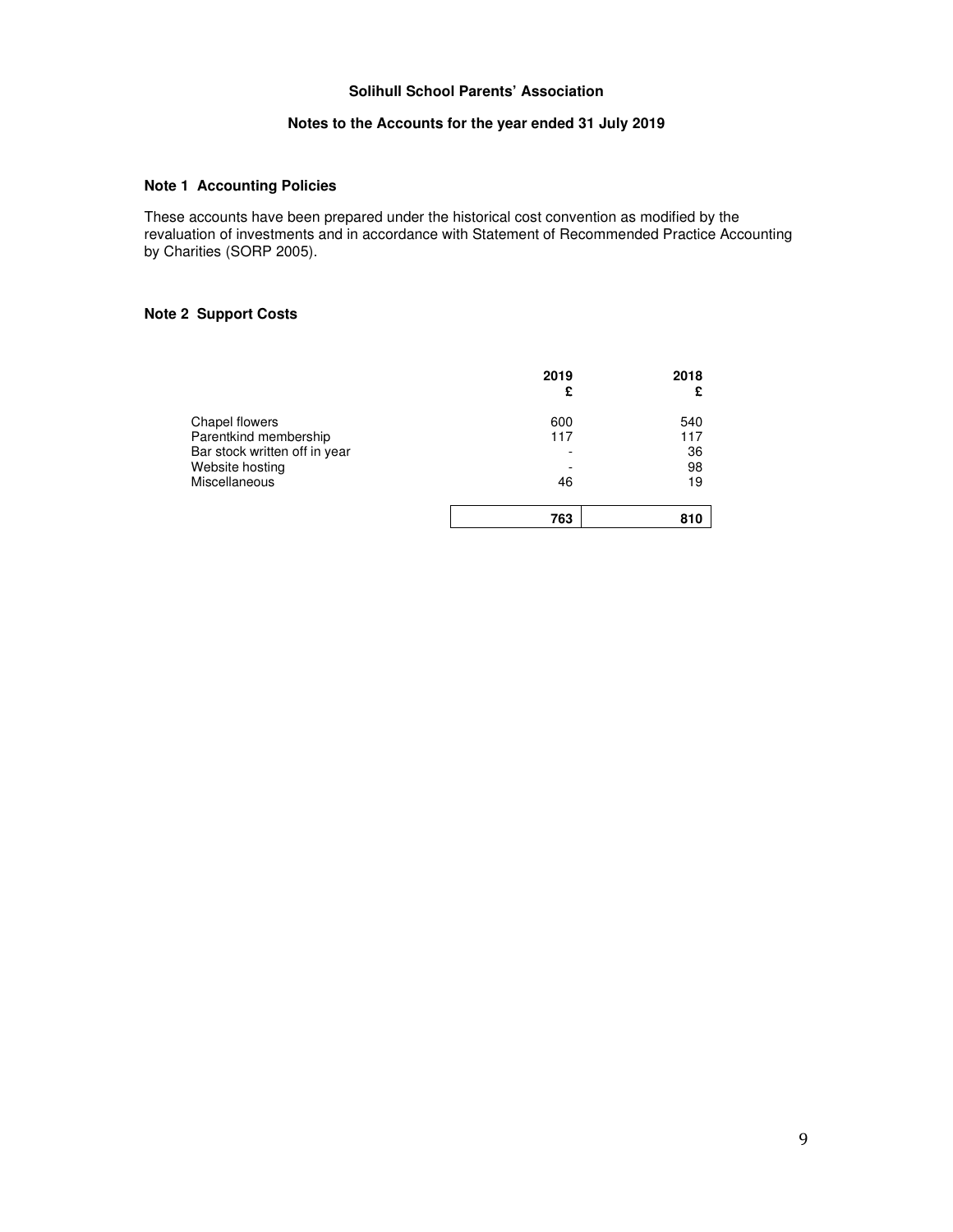# **Notes to the Accounts for the year ended 31 July 2019 (continued)**

# **Note 3 School Grants**

|                   |                                                                 | 2019   | 2018   |
|-------------------|-----------------------------------------------------------------|--------|--------|
| General           | Solar filter for telescope – physics                            | 66     |        |
|                   | Molecular models - chemistry                                    | 600    |        |
|                   | Resources for science experiments                               | 100    |        |
|                   | Technical Lego for robotics competitions                        | 300    |        |
|                   | Warhammer club sets, table, and battle mats                     |        | 1,060  |
|                   | Visualiser for chemistry department to project demonstrations   |        | 750    |
|                   | Large scale printer for art department                          |        | 3,300  |
|                   | Educational engineering sets for engineering club               |        | 750    |
|                   | Components to build and race a Green Power go-cart              |        | 2,000  |
|                   | Photography equipment - tripod, zoom lens and flash gun         |        | 785    |
|                   | Subscription to Videoscribe online software for creating videos |        | 96     |
|                   | Classroom tools for Wellbeing department                        |        | 250    |
|                   | Spanish language resources                                      |        | 500    |
| Sport             | Electronic scoreboard for Sports Hall                           | 2,850  |        |
|                   | Fishing holdall                                                 | 180    |        |
|                   | Fishing tackle station                                          |        | 300    |
|                   | 12 wooden tournament chess sets                                 |        |        |
|                   |                                                                 |        | 1,200  |
|                   | 2 instant shelters                                              |        | 1,340  |
| Arts and<br>music | <b>Brass musical instruments</b>                                |        | 2,350  |
| Outdoor           | Various outdoor equipment for Snowdonia School                  |        | 4,300  |
| pursuits          | 6 bicycles and helmets to offer cycling proficiency courses     | 1,020  |        |
|                   | Replacement pump for Nature Pond                                | 150    |        |
| Junior            | Scripts, backing music and costumes for drama club              |        | 250    |
| School            | 5 mini DSLR cameras and accesories for photography club         |        | 600    |
|                   | Creation of an outdoor tortoise area                            |        | 500    |
|                   | 50 aprons for art club                                          |        | 720    |
|                   | 2 outdoor storage units for toys and new outdoor toys           |        | 500    |
|                   | Wireless display adaptor for sharing and mirroring work         |        | 280    |
|                   | Educational resources/games for wet play                        | 500    |        |
|                   |                                                                 |        |        |
| Other             | School prizes                                                   | 1,000  | 1,000  |
|                   | Contribution to memorial for Martyn Garner                      |        | 1,000  |
|                   | Part funding/sponsorship of 2-day Eva Schloss Holocaust event   | 1,500  |        |
|                   | Funding towards Headmaster's Green Initiative                   | 1,000  |        |
|                   | Silhillian Fund – one full sixth-form bursary                   | 23,500 |        |
| Total             |                                                                 | 32,766 | 23,811 |